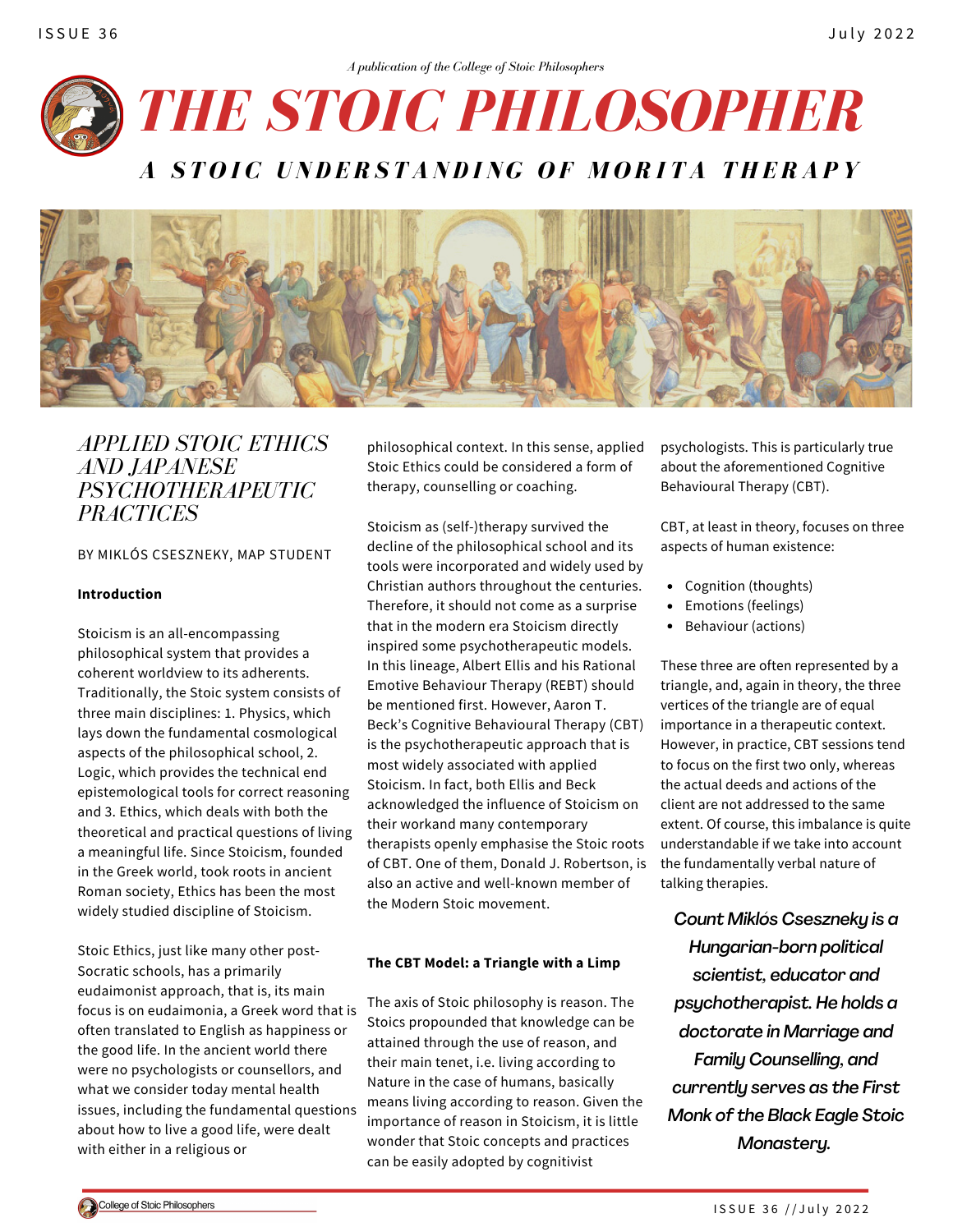This imbalance is the reason why many CBT therapists started adopting more and more behaviourist techniques or have moved entirely towards more action-focused methods, particularly Constructive Living (based on Japanese Morita and Naikan therapies) or its Western counterpart: Acceptance and Commitment Therapy (ACT). In this essay we will focus on Morita therapy, even though most of our conclusions could apply to Acceptance and Commitment Therapy as well.

We will argue that, in spite of being separated by culture, space and time, Stoicism can enrich and complement Morita therapy, while also showing that key ideas and practices of the Japanese method might benefit modern-day Stoic practitioners as well.

## **Morita Therapy (Constructive Living)**

Morita Therapy, a Japanese psychotherapy developed by Dr Masatake Morita in the early 20th century, is a holistic, experiential approach which aims to re-orientate patients in nature (Morita 1998). With a focus on allowing suffering as it is- and unpleasant thoughts and emotions conceptualised as natural and uncontrollable phenomena, Morita Therapy contrasts with the focus of established Western approaches on symptom reduction and control. (Krech 2014).

Morita Therapy was later introduced into North America by anthropologist and therapist David K. Reynolds, who combined Morita Therapy with Naikan, another Japanese method, and adapted them to a Western audience. His method is known today as Constructive Living. Although Stoicism predates Morita Therapy and Constructive Living as such, these oriental methods were heavily influenced by Zen Buddhism.

## **Nature in Stoicism and Morita Therapy**

'Nature' plays an important role in Morita Therapy. The word does not refer only to an isolated concept of the natural world as distinct from humans, but in a broader sense to the reality of all phenomena, encompassing both the environment and human nature (Fujita 1986; Morita 1998). This kind of understanding of Nature rings a bell with Stoic practitioners as well.

Morita Therapy seeks to redress the ultimately self-defeating emotional and behavioural imbalances by moving patients from an unnatural, inauthentic state to a natural, authentic state in which they live in harmony with the natural world, accepting the body and mind's natural reactions to life rather than resisting the inevitable cycles and fluctuations of (human) nature (Kitanishi 2005; Morita 1998). Again, very similar concepts exist in Stoic philosophy.

All phenomena, including those of the mind and body, are in a constant flux: as humans are always interacting with their environments, their thoughts and emotions shift accordingly. (Heraclitus: panta rhei). Analogous to the natural world, these responses cannot be controlled or manipulated by will (Ogawa 2007).

Arugamama (literally, 'as it is') means to accept things as they are: to concede to phenomenological reality and live according to Nature (Morita 1998; Ogawa 2007; Reynolds 1976). Unlike the intellectual reasoning of Stoicism, this is not an intellectually-induced state of acceptance, but an embodied, empirical, intuitive state in which one is immersed in action and has no awareness of the self as set apart from Nature. (Kitanishi 2005; LeVine 1998).

# **Actions: Appropriate but not Completely Correct?**

Trying to harmonise Western rationalistic models with more intuitive Oriental approaches does not come without challenges. In Stoicism, at least in the case of healthy humans, the cognitive processes predate action: we act upon assenting to an impression.

Constructive Living -especially Morita therapy, which was heavily influenced by Zen-based Samurai ethics- emphasises the importance of correct actions while trying to reduce the emotional and cognitive load in our head. The therapeutic goal is to help the client function instead of actively changing his thoughts and feelings. Unlike Stoics, Moritists believe that any change in the cognitive and emotional aspects of the client may (or may not) happen only after he has gained insight into his problems, rather intuitively, through purposeful and meaningful action.

Acting reasonably without a full cognitive grasp of the situation is possible within the Stoic framework, but we must distinguish appropriate and completely correct actions.

"*One may act in a reasonable way without thought or effort. Their actions may be appropriate, but they will not be completely correct unless there has been conscious deliberation. The one whose actions result from conscious choice is preferable, because they will arrive at a firm conclusion that is derived from the internal mental disposition of virtue."* (Sellars: 2006, pp. 121-122)

As we can see, any purposeful and meaningful action that takes place intuitively would be classified by a Stoic as appropriate but not completely correct. Nevertheless, even from an orthodox Stoic perspective, an appropriate action, even if it is not entirely correct, is still preferable to an inappropriate action (or lack of appropriate action). Therefore, we would argue that a strongly behaviour-focused method, such as Morita-therapy, might successfully complement other cognitivist tools and might benefit clients who are either unable to function on a basic level due to, for instance, chronic depression, or suffer from a cognitive paralysis due their tendency to overthink even the most trivial and routinary actions. Once the client is able to look after his basic physical and social needs and is able to reason without procedural impediments, the therapist can gradually switch the focus of the intervention and pay attention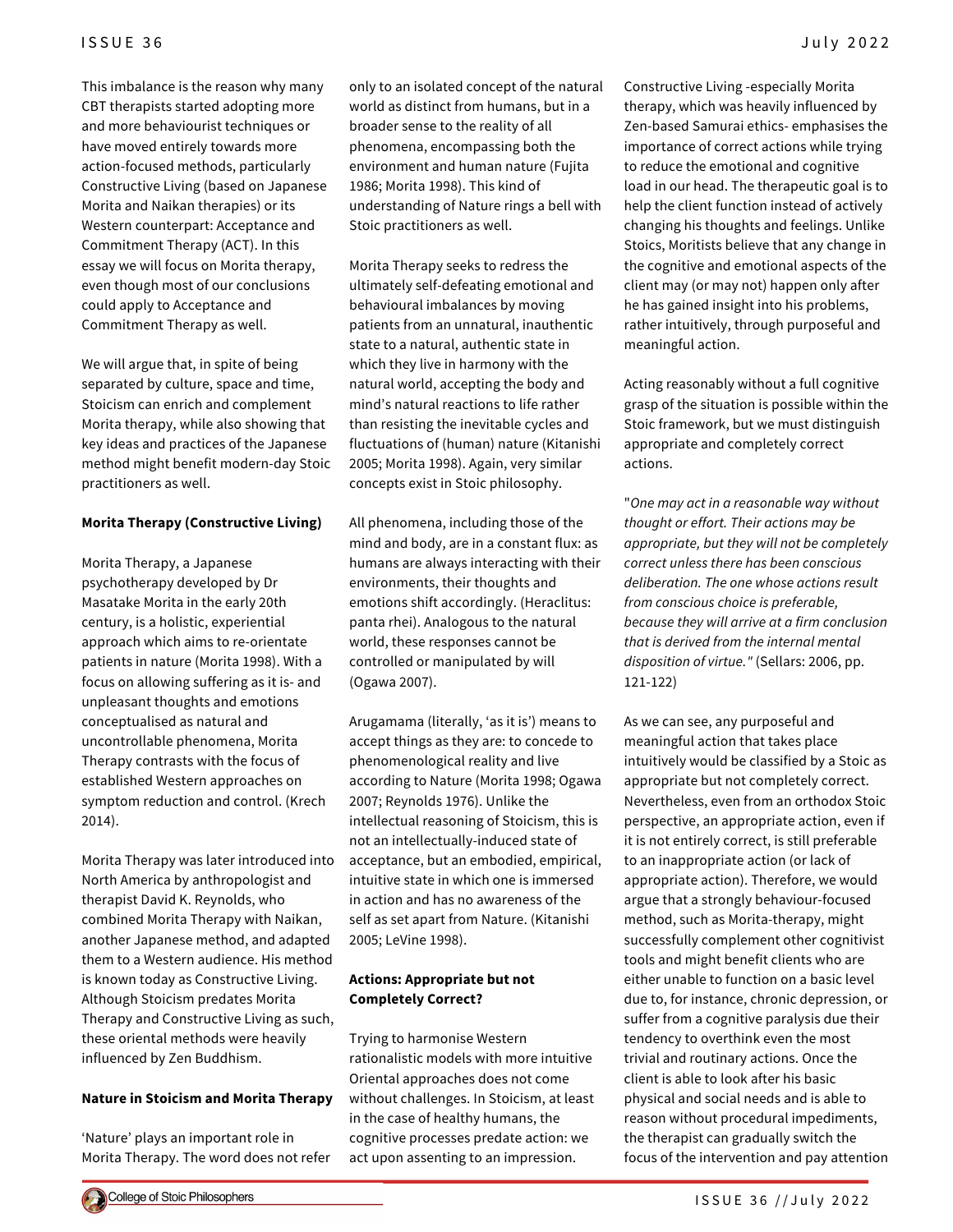more directly to cognitive processes.

#### **Emotions and Proto-passions**

Manuals of psychotherapy routinely mention emotions, emotional states and emotional control mechanisms, and although many theoretical works are keen to define precisely what they mean by these concepts, in practice a much less sophisticated understanding of emotions prevails. Cognitive and cognitive-behavioural therapists quite often directly try to regulate the feelings of their patients with varying degrees of success. If they approach emotions in the Stoic way, i.e. emotions are the product of a judgement, then this may make some sense, however, more often than not, when trying to control emotions, they actually want to influence initial involuntary emotional reactions (propatheiai or protopassions).

According to the Stoic understanding, an emotion is formed when we assent to an impression by adding unconscious or irrational value judgments. This is quite different from involuntary first movements or proto-passions. First movements are immediate physical responses to an impression before a judgement is made, while a genuine emotion is formed after there has been time to form a judgement or opinion about that impression.

A therapist may successfully engage with the value judgements of his client, however, trying to alter involuntary first movements or proto-passions would be a futile attempt. As Stoic philosopher Paul H. Aube pointed out (private correspondence, 2022), changing first movements would be a futile attempt, because these are natural and instinctive reactions of the body that one cannot prevent unless numb or unresponsive; or because of immaturity of reason to evaluate the impact of the impressions onto one's experience, value system, memories and desires/aversions, like in the case of a child or mentally disabled individual.

Morita therapists, who often deal with severe cases of chronic depression, would consider any attempt to change the patient's emotions pointless. They would argue (or, most likely, would not argue at all) that our feelings are not under our control whereas our actions are. This approach is reminiscent of Epictetus' teaching of the dichotomy of control. Of course, there are some underlying cultural differences between Stoics and Oriental Morita therapists. Within the Stoic framework, there is no emotion without deliberate assent to an impression, while a Moritist considers that emotions come and go, and we have little or no power over them. At first glance, this may seem to be an irreconcilable difference between Stoics and Moritists, however, if we dive a bit deeper, we might realise that the Japanese concept of emotions is akin to the Stoic understanding of first movements or proto-passions.

## **Reestablishing Rational Faculty Through Actions**

While there are undeniable cultural and fundamental differences between Stoicism and Japanese psychotherapeutic practices, as we have shown, it is not impossible to find a common denominator. The Stoic emphasis on correct reasoning and assenting in relation to emotions does not mean that actions are undervalued. The Stoic ethical system is a form of virtue ethic, where intentions and attitudes are more important than the actual outcome, however, this by no means implies that deeds are unimportant.

*"In your actions, don't procrastinate."*

*"In your thoughts, don't wander."*

*"Waste no more time arguing what a good man should be. Be one."*

The quotes above from Marcus Aurelius may have been said by any Morita therapist. The importance of acting over procrastination and overthinking in

ISSUE 36 July 2022  $\,$ 

Morita therapy does not contradict the Stoic approach in its fundamentals.

*"That's why the philosophers warn us not to be satisfied with mere learning, but to add practice and then training."*

*"Don't explain your philosophy. Embody it."*

Just like Epictetus, Moritists emphasise the importance of practice and action over mere intellectual waffling.

As Morita therapy is primarily applied in cases of severe depression and different phobias, especially of a social nature, the activity first approach has the obvious benefit of pushing the patient out of his never-ending intellectual and emotional rat race. By carrying out purposeful deeds, the patient acquires the necessary mental and emotional stability to deal with his more complex problems. His actions, again, might not be completely correct from a Stoic point of view, but getting him temporarily out of his head actually helps him to reestablish his rational faculty that was affected by a mental illness. Once his rational faculty is functioning properly, he will be able to understand his situation and turn his appropriate, but not fully correct, actions into completely correct ones, as he has not only recovered his full rational faculty but also has acquired some practice in acting appropriately.

### **The Dichotomy of Control**

The recognition of the dichotomy of control, i.e. that some things are within our control and others are not, plays a key role in both Stoicism and Morita therapy.

"*Some things are within our power, while others are not. Within our power are opinion, motivation, desire, aversion, and, in a word, whatever is of our own doing; not within our power are our body, our property, reputation, office, and, in a word, whatever is not of our own doing." (Epictetus)*

*"Trying to control the emotional self willfully by manipulative attempts is like trying to choose a number on a thrown die or to push back the water of the Kamo*